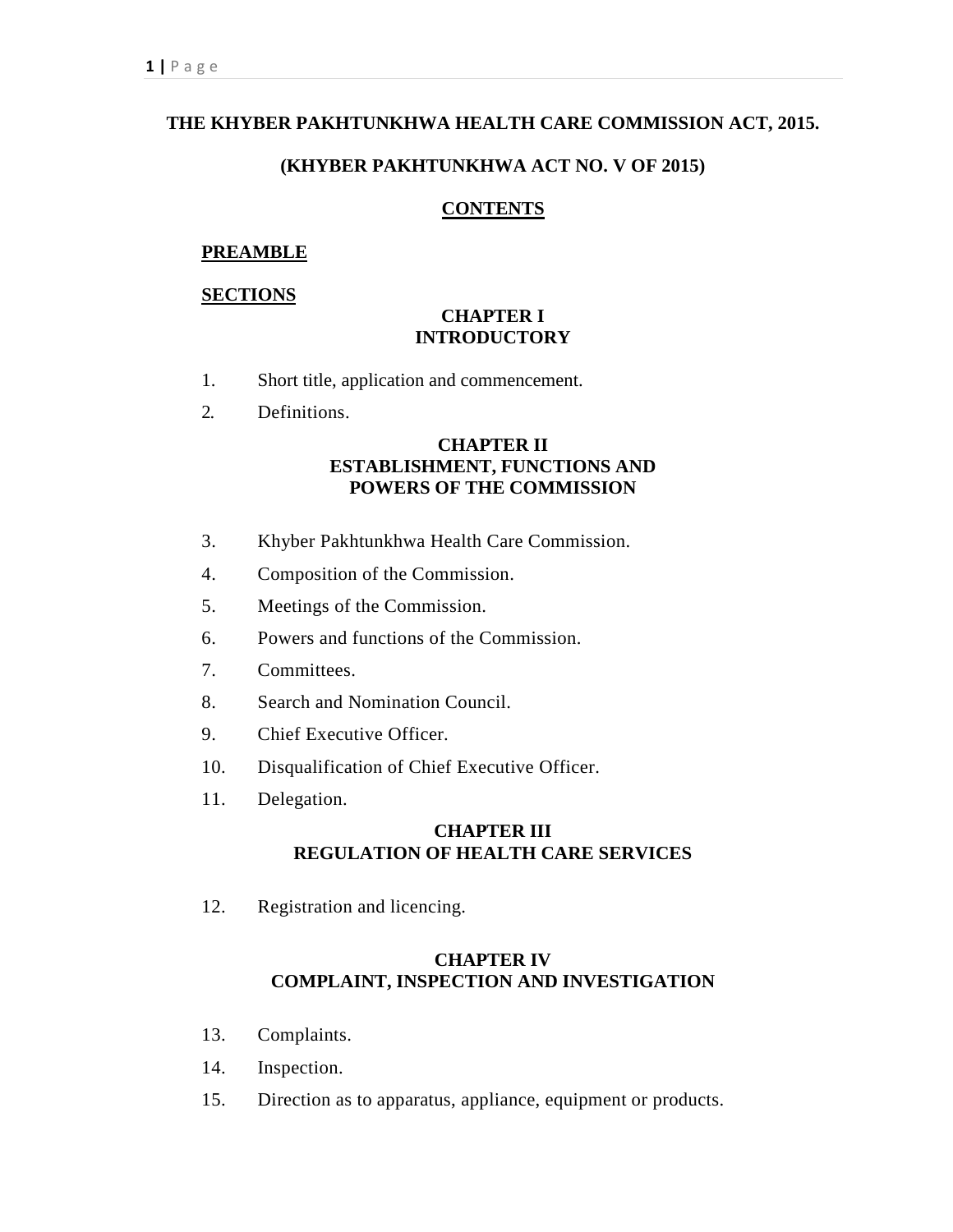- 16. Obstructing inspection team.
- 17. Protection from liability.
- 18. Jurisdiction of Commission for adjudication of fine.
- 19. Immunity.
- 20. Bar of jurisdiction.
- 21. Appeal.

## **CHAPTER V EMPLOYEES, FUND, BUDGET AND ACCOUNTS**

- 22. Service of the Commission.
- 23. Public servant.
- 24. Fund.
- 25. Annual budget.
- 26. Annual report and accounts.

# **CHAPTER VI MISCELLANEOUS**

- 27. Assistance to the Commission.
- 28. Offences.
- 29. Recovery of fines and other dues as arrears of land revenue.
- 30. Removal of difficulties.
- 31. Regulations.
- 32. Rules.
- 33. Overriding effect.
- 34. Repeal.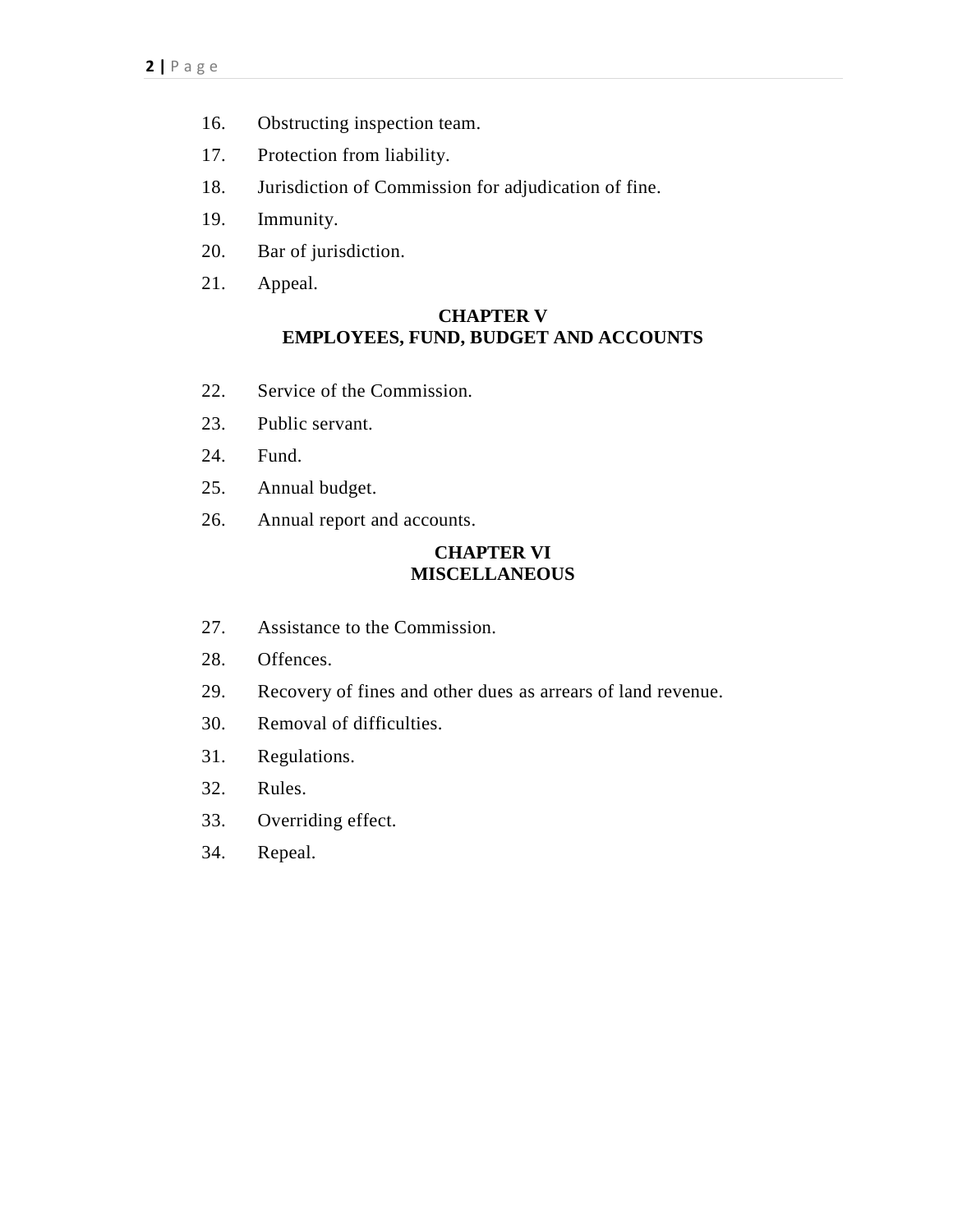#### **THE KHYBER PAKHTUNKHWA HEALTH CARE COMMISSION ACT, 2015.**

#### **(KHYBER PAKHTUNKHWA ACT NO. V OF 2015)**

*[First published after having received the assent of the Governor of the Khyber Pakhtunkhwa in the Gazette of Khyber Pakhtunkhwa (Extraordinary),dated the 27th January,2015].*

#### **AN ACT**

# *to provide for the regulation of health care services on sound physical and technical footings in the public and private sectors and to establish the Khyber Pakhtunkhwa Health Care Commission*

**WHEREAS** it is expedient to provide for the regulation of health care services on sound physical and technical footings in public and private sectors, make provisions for the safe and high quality health care services to the people of the Khyber Pakhtunkhwa and to set out actions needed to achieve the vision of excellent quality health care services in the Province of the Khyber Pakhtunkhwa;

**AND WHEREAS** to promote and improve patient safety and health care service quality in public and private sectors, it is necessary to provide mechanism for banning quackery in all its forms and manifestations and to establish the Khyber Pakhtunkhwa Health Care Commission to regulate health care establishment in public and private sectors and for matters connected therewith and ancillary thereto;

It is hereby enacted as follows:

### **CHAPTER I INTRODUCTORY**

**1. Short title, application and commencement.---**(1) This Act may be called the Khyber Pakhtunkhwa Health Care Commission Act, 2015.

(2) It shall apply to all the health care establishments in public and private sectors,-

- (a) owned, managed or administered by Government or non-profit organizations, charities, trusts, corporate sector or by any person, or group of persons incorporated or not; and
- (b) operated and managed under allopathic system, complementary and alternative medical treatment system recognized in Pakistan.
- (3) It shall come into force at once.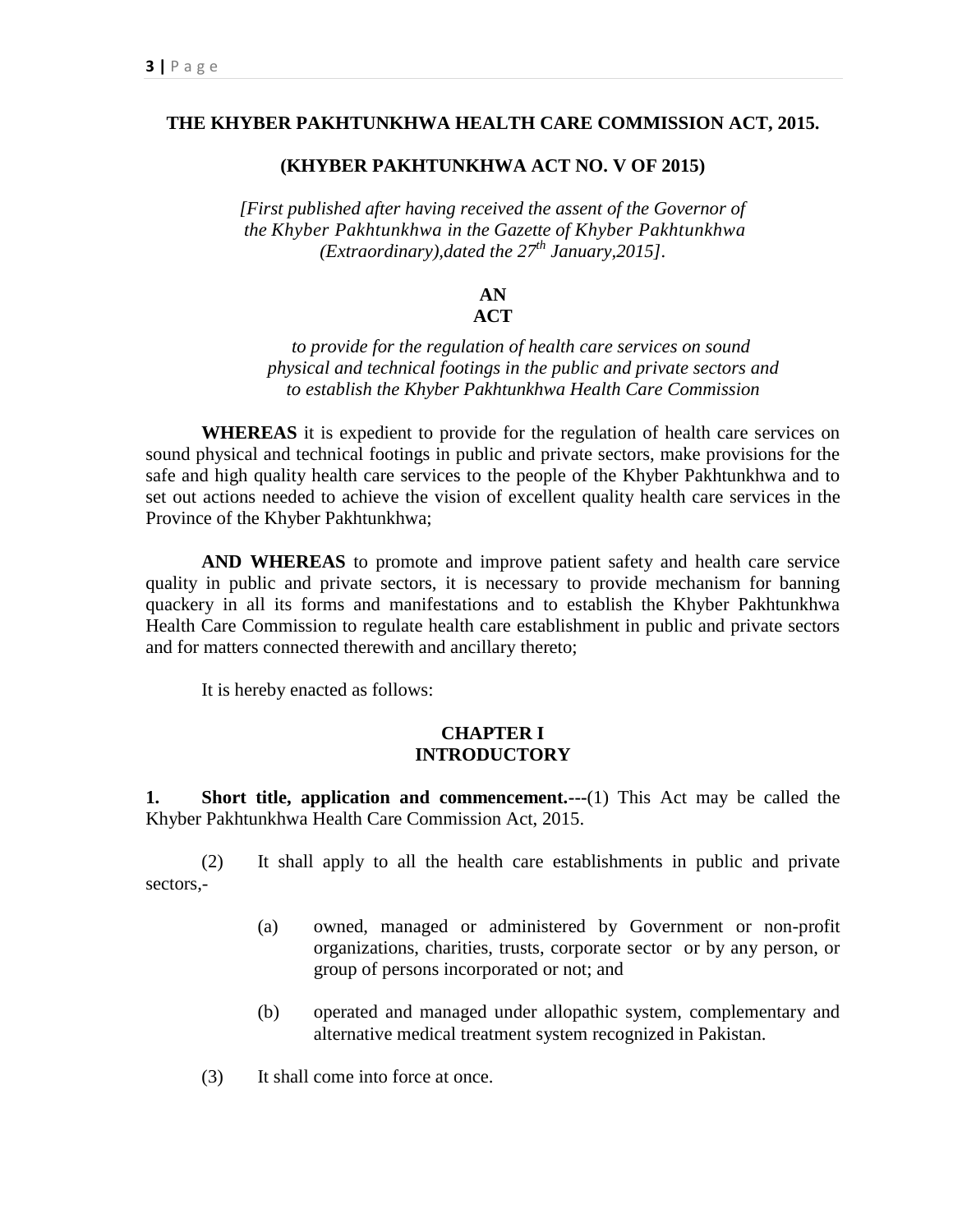**2. Definitions.---**In this Act, unless the context otherwise requires, the following expressions shall have the meanings hereby respectively assigned to them, that is to say,-

- (a) "Commission" means the Khyber Pakhtunkhwa Health Care Commission, established under section 3 of this Act;
- (b) "Chairperson" means the Chairperson of the Commission or the Search and Nomination Council, as the case may be;
- (c) "Chief Executive Officer" means the Chief Executive Officer of the Commission;
- (d) "Council" means Search and Nomination Council constituted under section 8 of this Act;
- (e) "Council for Homeopathy" means the National Council for Homeopathy, established under the Unani, Ayurvedic and Homoeopathic Practitioners Act 1965 (II of 1965);
- (f) "Council for Tibb" means the National Council for Tibb, established under the Unani, Ayurvedic and Homoeopathic Practitioners Act 1965 (II of 1965);
- (g) "Fund" means the Health Care Commission Fund, established under section 24 of this Act;
- (h) "Government" means the Government of the Khyber Pakhtunkhwa;
- (i) "healthcare establishment" means a hospital, diagnostic centre, blood banks, medical clinics, nursing home, maternity home, dental clinic, homeopathy clinic, Tibb clinic, acupuncture, physiotherapy clinic or any other premises or conveyance-
	- (a) wholly or partly used for providing healthcare services in public and private sectors; and
	- (b) declared by the Commission as a health care establishment.
- (j) "health care services" mean services provided in public and private sectors for diagnosis, treatment or care of persons suffering from any physical or mental disease, injury or disability including procedures that are similar to forms of medical, dental or surgical care but are not provided in connection with a medical condition and includes any other service notified by Government;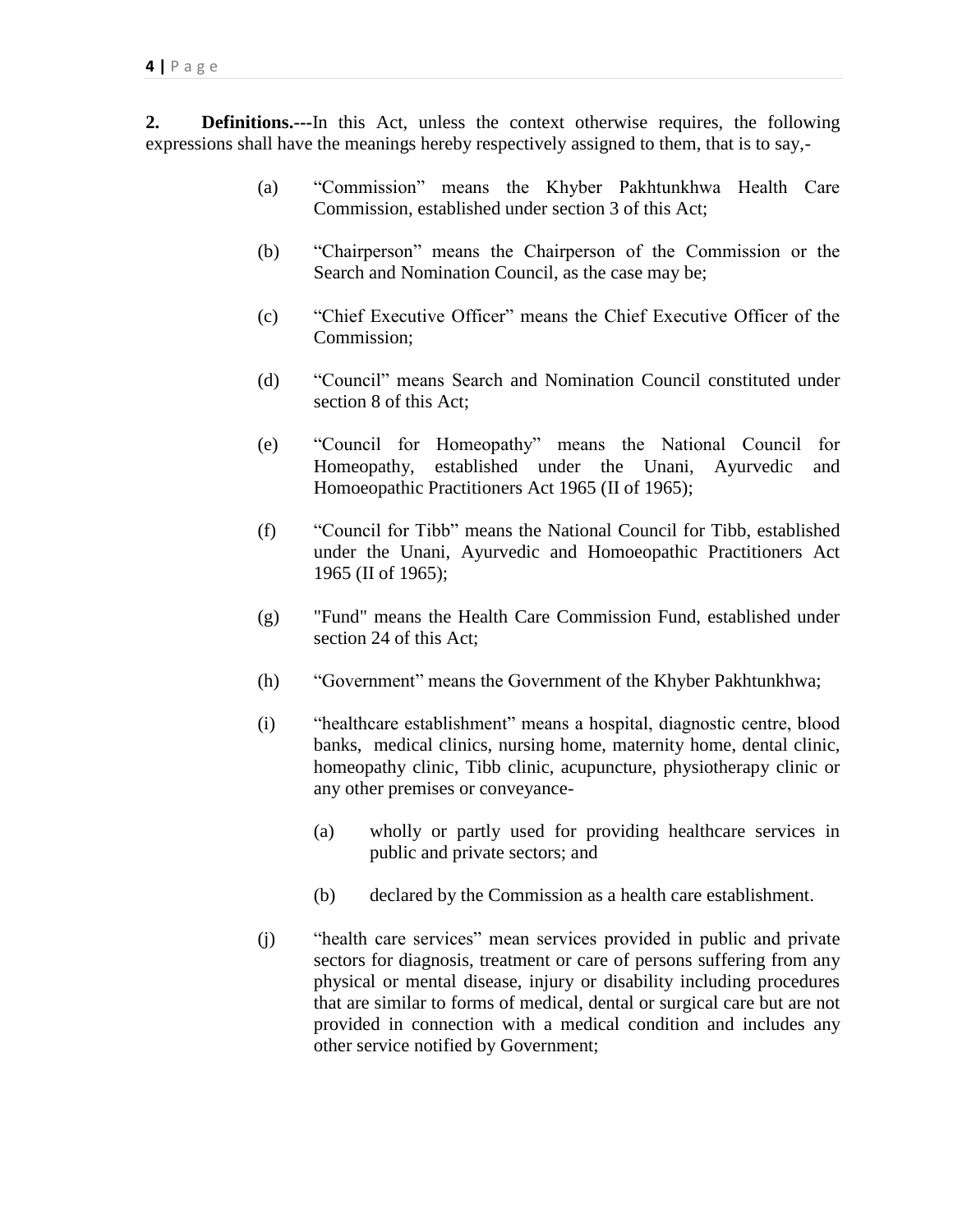- (k) "health care service provider" means an owner, manager or in charge of a healthcare establishment and includes a person registered by the Medical and Dental Council, Council for Tibb, Council for Homeopathy or Nursing Council;
- (l) "Inspector" means a person or expert having relevant qualification and experience commissioned by the Commission for assessing compliance to standards, protocols, guideline prescribed by rules or regulations;
- (m) "inspection team" means a team comprising more than two experts having relevant qualification and experience commissioned by the Commission for assessing compliance to standards, protocols, guideline prescribed by rules or regulations;
- (n) "prescribed" means prescribed by rules or regulations made under this Act;
- (o) "Quackery" means any person who does not qualify to be registered or licensed by the Commission and also includes registered or licensed persons/ institutions in public and private sectors that are providing services other than licensed.
- (p) "regulations" mean the regulations made under this Act; and
- (q) "rules" mean the rules made under this Act.

# **CHAPTER II ESTABLISHMENT, FUNCTIONS AND POWERS OF THE COMMISSION**

**3. Khyber Pakhtunkhwa Health Care Commission.---**(1) As soon as, after the commencement of this Act, Government shall by notification, establish a Commission to be known as the Khyber Pakhtunkhwa Health Care Commission.

(2) The Commission shall be a body corporate having perpetual succession and a common seal, with powers to acquire and dispose of property both movable and immovable and shall be the said name sue and be sued.

(3) The main office of the Commission shall be at Peshawar and shall have such other regional offices as Government may establish.

**4. Composition of the Commission.---**(1) The Commission shall consist of ten members with three of its members as official members and seven members shall be from private sector as non-official members.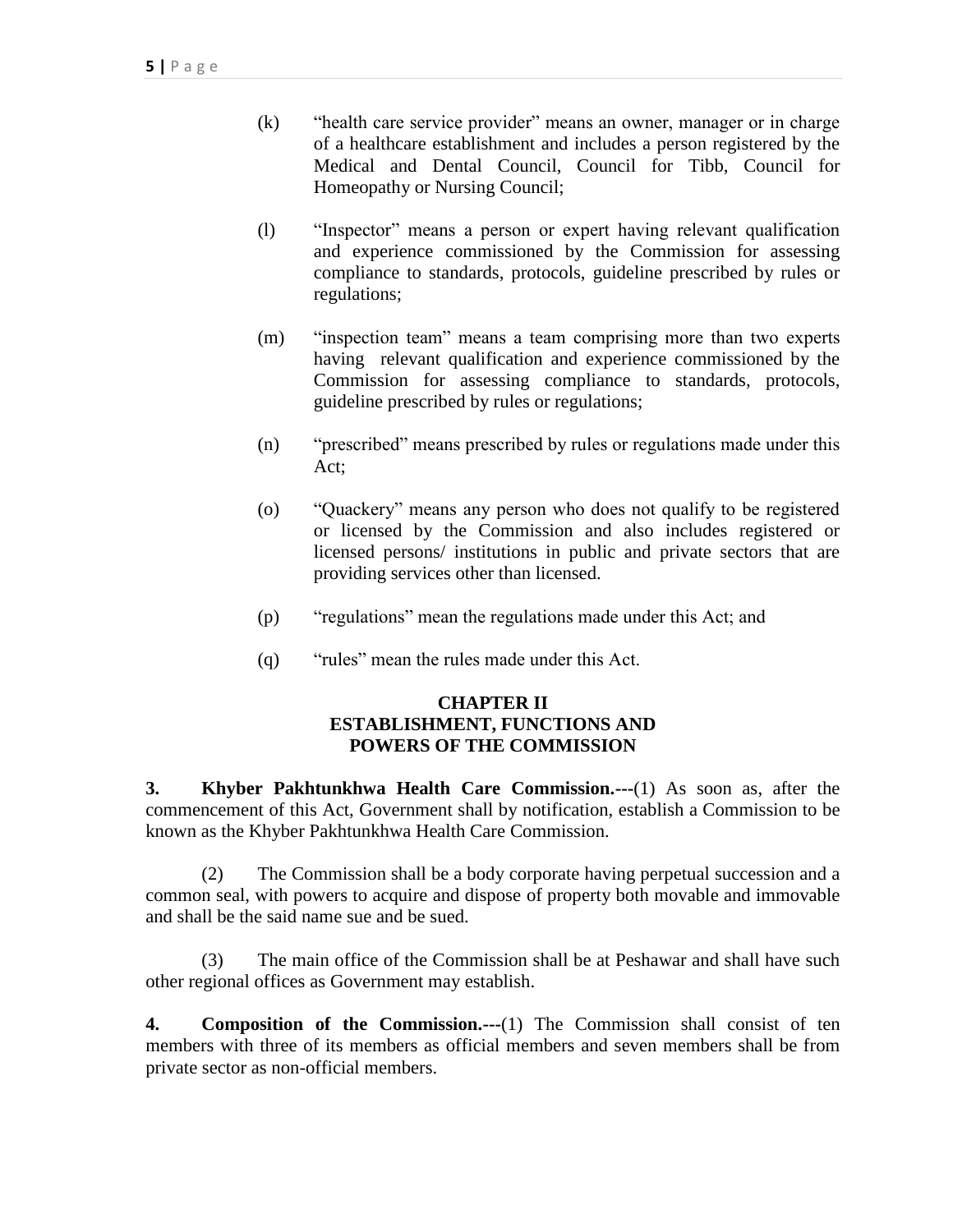(2) The official members of the Commission shall include representatives from Health Department, Home Department and Pakistan National Accreditation Council.

(3) The non-official members shall be technical and professional people of the field, retired senior civil service officers related to quality and patient safety, medical professionals with contribution to healthcare quality and patient safety, health management experts, quality assurance experts, law, finance and economics professionals, and representatives of consumer or patient association, which shall be appointed and notified by Government on the recommendation of the Search and Nomination Council.

(4) Non-official members shall hold office for a term of three years and shall be eligible for re-appointment.

(5) In case of a casual vacancy of a non-official member, Government shall appoint a person as member for the remainder of the term of the member, who has died, resigned or disqualified under this Act; provided that the vacancy shall not be filled if remaining period is less than four (4) months.

(6) The Chairperson shall be elected by the non-official members through voting from amongst its non-official members, who shall preside over the Commission meetings. In case of his absence, the Chairperson may nominate a Commission member as acting Chairman or if he has not done so, the members present shall elect an acting Chairperson for that meeting.

(7) No person shall be, or shall continue to be, the Chairperson or a member who,-

- (a) has tendered resignation and not withdrawn it within a period of thirty days;
- (b) is, or at any time has been, adjudicated as insolvent;
- (c) is found to be of unsound mind by a court of competent jurisdiction;
- (d) is, or has at any time been, convicted of any offence which, in the opinion of Government, is an offence involving moral turpitude;
- (e) absents himself from four consecutive meetings of the Commission; and
- (f) is an employee, advisor or consultant of a healthcare service establishment.

(8) The Commission shall prescribe the remuneration payable to a member for attending a meeting of the Commission.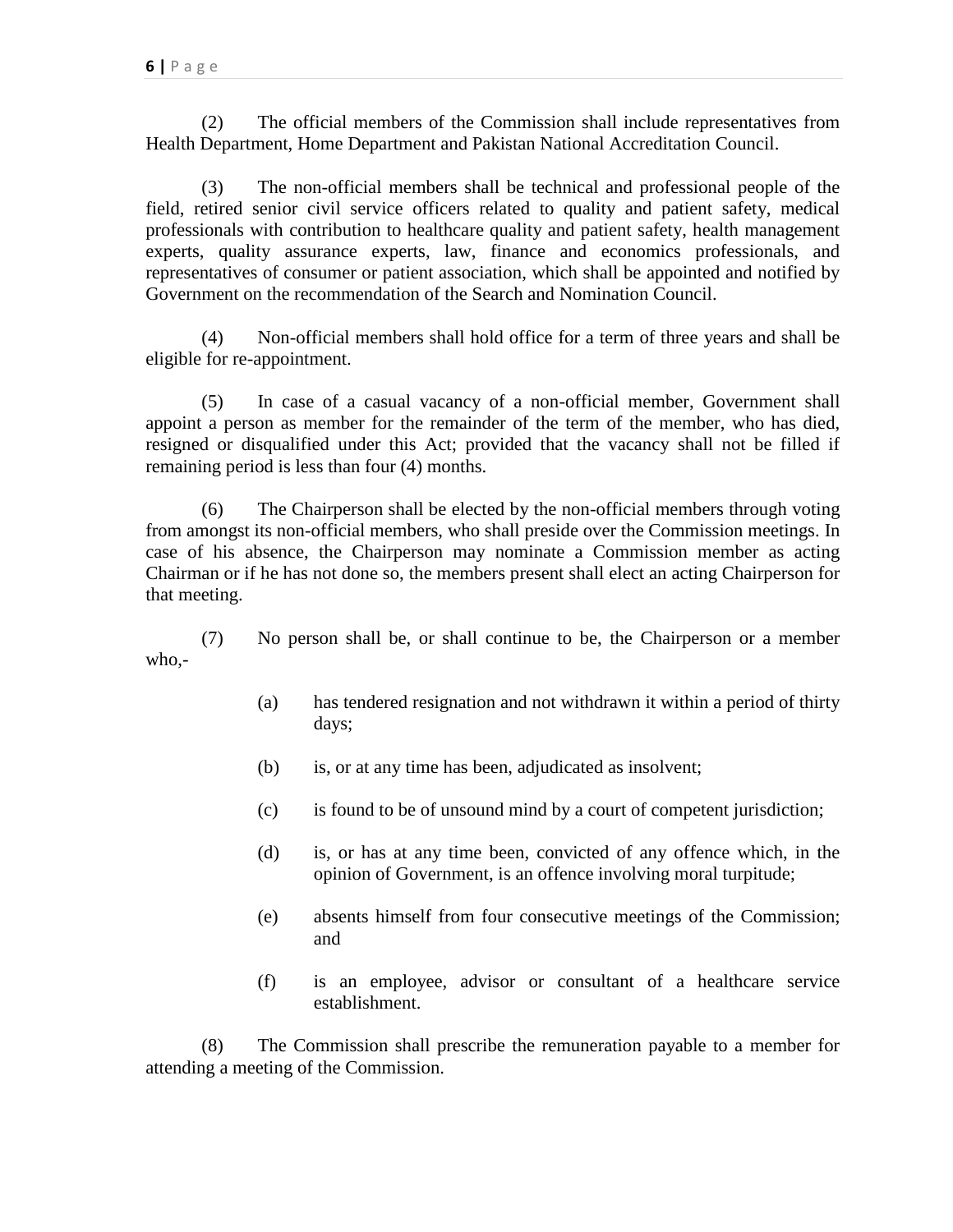(9) A decision of the Commission shall not be valid if decided in a meeting without quorum.

**5. Meetings of the Commission.---**(1) The Chairperson shall convene meetings of the Commission on quarterly basis for the conduct of the business of the Commission.

(2) Extra ordinary meetings of the Commission may be convened as and when required. The Extraordinary meeting may be called by the Chairman or on the request of three or more members in writing for reasons specified there.

(3) Two-third of the total members shall constitute quorum for a meeting of the Commission.

(4) All decisions in the meeting shall be taken on majority of votes; provided that in the case of equality of votes, the Chairperson shall have a second or casting vote.

**6. Powers and functions of the Commission.---**(1) The Commission shall perform such functions and exercise such powers as may be required to ensure the safety of patient and health staff and to improve quality of public and private healthcare services.

(2) Without prejudice to the generality of the provisions of sub-section (1), the Commission shall,-

- (a) set standards or requirements for registration and licensing of health care establishments that ensure patient and health staff safety;
- (b) registration of all health care establishments and issuance of license defining scope and extent of services to be provided;
- (c) enforce minimum standards of patient and health staff safety in public and private sectors;
- (d) play technical and advisory, educative and disciplinary role to support the registered and licensed health care establishments to improve quality of services;
- (e) regulate the registered and licensed health care establishments in public and private health sectors through health regulation tools; certification, peer review, clinical governance, self-regulation or any other tool nationally or internationally recognized and accepted;
- (f) grant, renew, suspend and cancel licenses in the prescribed manner to health care establishments and to vary terms and conditions and purposes of the license;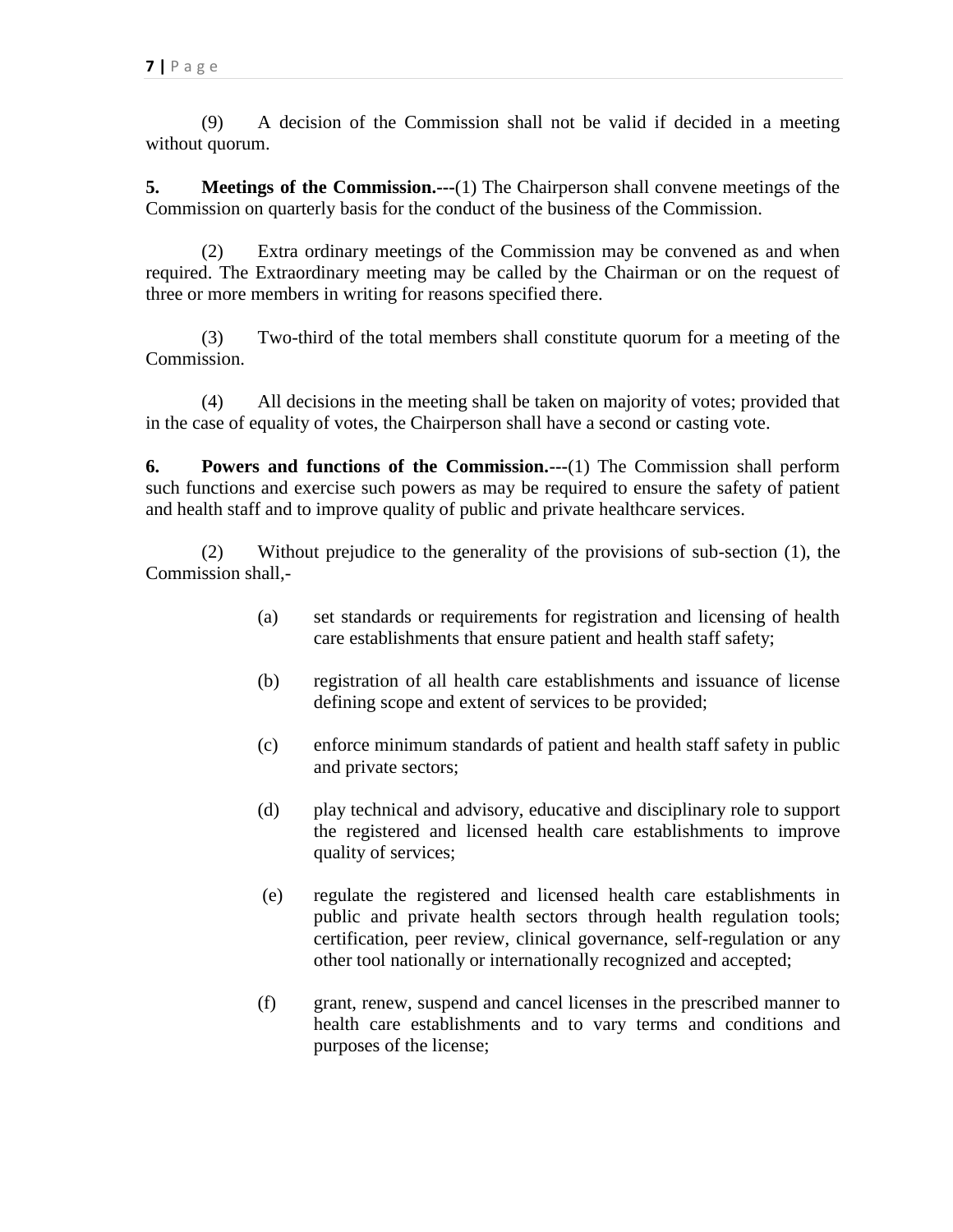- (g) enquire and investigate into mal-administration, malpractice and failures in the provision of private healthcare services and issue consequential advice and orders;
- (h) impose and collect fees and charges on registration, licensing or for any other services rendered to health care establishments, such as trainings on guidelines, standards, etc., under this Act;
- (i) impose and collect fines on violation, breach or non-compliance of the provisions of this Act, rules, regulations and standards;
- (j) advocate rights and responsibilities of recipients and providers of the private health care services;
- (k) hold seminars, conferences and meetings on developing awareness about provision of high quality private healthcare services;
- (l) co-ordinate, liaise and network with any person, agency or institution for the purpose of this Act;
- (m) appoint, engage, authorize and terminate employees, consultants, advisors, attorneys, inspection teams, surveyors, contractors, agents and experts on such terms and conditions as it deems necessary and assign, delegate or entrust them with such functions and powers as are expedient for the performance of functions of the Commission;
- (n) take measures for the welfare of the employees of the Commission as well as its all registered members;
- (o) devise mechanism to deal with quackery;
- (p) to monitor service performance against prescribed standards;
- (q) perform any other function assigned to it by Government from time to time.

(3) The Commission may exercise the same powers as are vested in a Civil Court under the Code of Civil Procedure, 1908 (V of 1908), in respect of the following matters:

- (a) summoning and enforcing the attendance of any person and examining him on oath;
- (b) compelling the production of documents;
- (c) receiving evidence on affidavits; and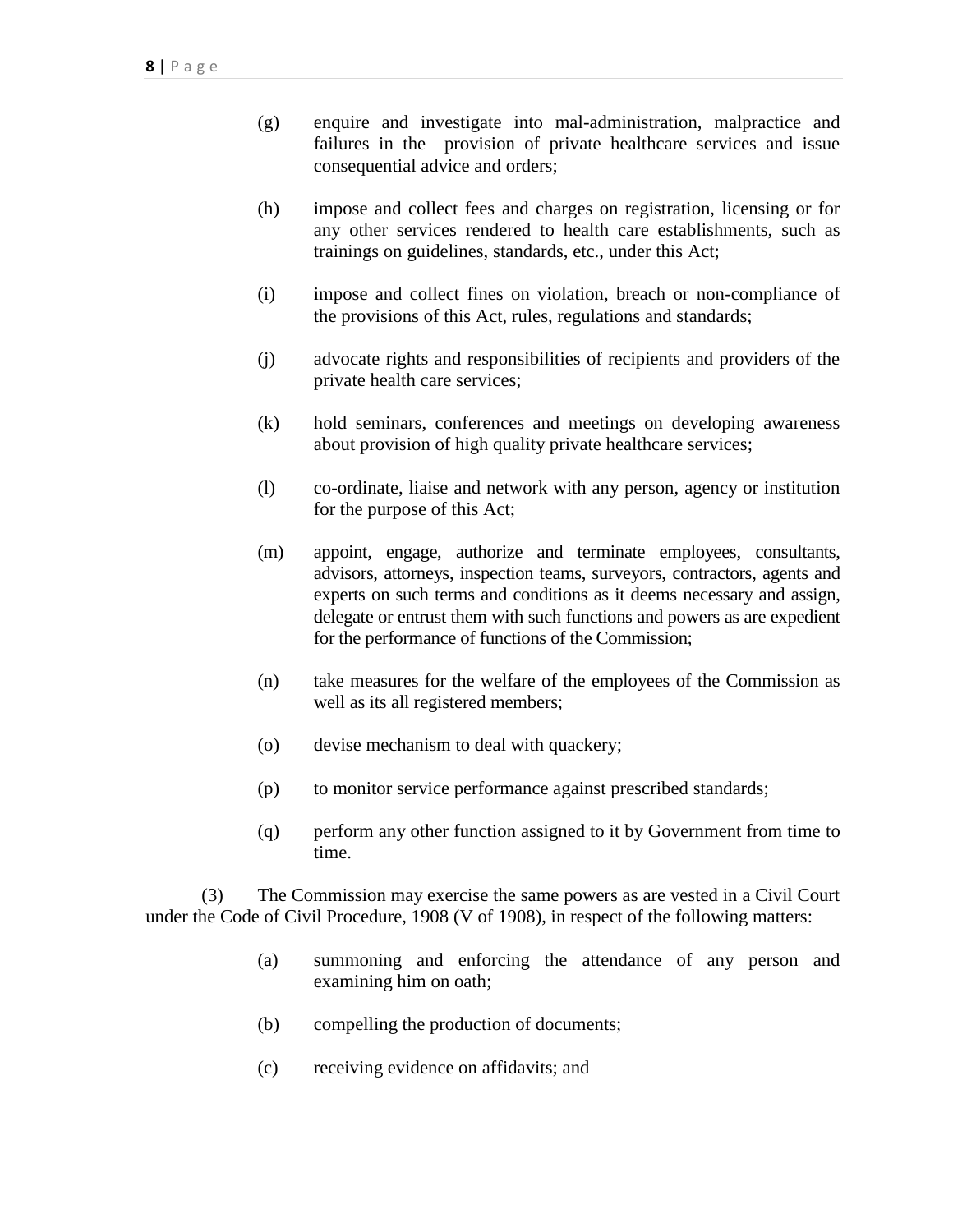(d) issuing Commission for the examination of witnesses.

(4) Government may, as and when it considers necessary, advice the Commission on matters of policy.

**7. Committees.---**The Commission shall establish the following committees and may establish other committees for assistance and advice to the Chief Executive in relation to the performance of functions of the Commission and determine the membership, remuneration of members and terms of reference of each committee:

- (i) Technical Committees;
- (ii) Finance and Grant Committee;
- (iii) Performance Review Committee; and
- (iv) Continuous Quality Improvement Committee.

**8. Search and Nomination Council**.---(1) Government shall constitute and notify a Search and Nomination Council, for recommendations of persons suitable to be appointed as non-official members which shall consist of-

| (a) | Minister for Health;                                                                                                    | Chairman      |
|-----|-------------------------------------------------------------------------------------------------------------------------|---------------|
| (b) | Additional Chief Secretary Planning and<br>Development Department;                                                      | Vice Chairman |
| (c) | Health<br>Government,<br>Secretary to<br>Department;                                                                    | Member        |
| (d) | Vice Chancellor of the Khyber Medical<br>University;                                                                    | Member        |
| (e) | philanthropist with substantial<br>a<br>contribution to the public health care<br>system to be nominated by Government; | Member        |
| (f) | a retired senior person from medical<br>profession to be nominated<br>by<br>Government; and                             | Member        |
| (g) | a representative of civil society to be<br>nominated by Government.                                                     | Member        |

(2) The Chairman shall chair the meeting of the Council and in his absence, the Vice Chairman shall chair the meeting.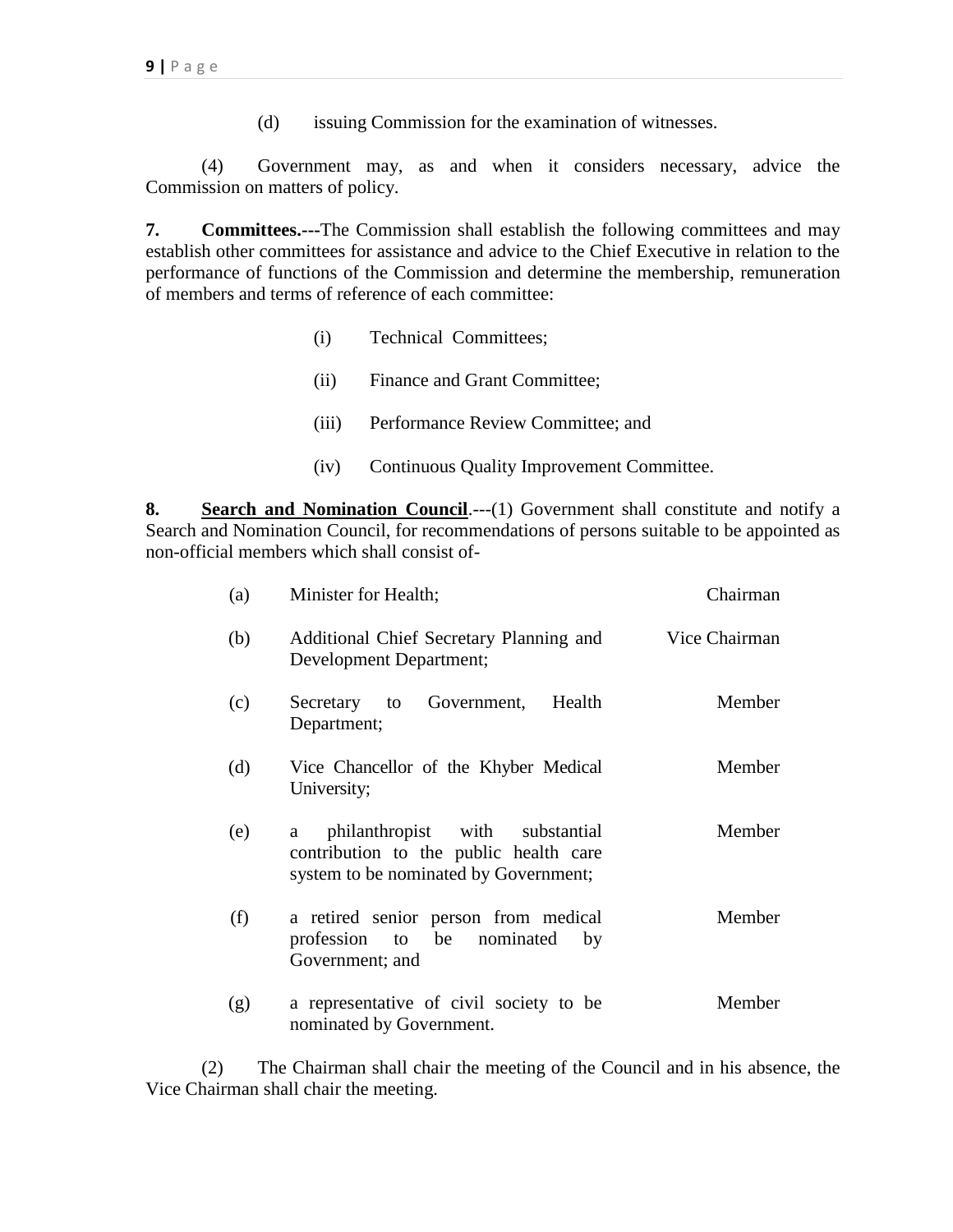(3) A non-official member shall, unless otherwise directed by Government, hold office for a period of three years and shall be eligible for another term of three years or part thereof as Government may deem appropriate:

Provided that Government may remove a non-official member at any time after giving him an opportunity of being heard.

**9. Chief Executive Officer.---**(1) The Commission shall appoint a person as a Chief Executive Officer having a minimum of fifteen years of experience in health management, finance, law and regulation or other fields related to service regulation.

(2) The chief executive officer shall, subject to the supervision and control of the commission, manage the affairs of the Commission, and may exercise such powers as are delegated to him by the Commission.

- (3) In particular, the chief executive officer may,-
	- (a) manage the administration, operations and functions of the Commission;
	- (b) act as the principal accounting officer responsible and accountable for the management of the Commission's funds and assets in an efficient and effective manner;
	- (c) prepare and present the Commission with strategic and operational plans for its review and appraisal;
	- (d) assist the Commission in strategic thinking, planning and leadership and implement its policies;
	- (e) protect the financial health of the Commission;
	- (f) act as spokesperson and advocate of the Commission;
	- (g) provide leadership to the senior management and direction to all staff; and

(4) The Chief Executive Officer shall be Secretary to the Commission with no right of vote and shall prepare and circulate agenda and minutes of the Commission meetings .

**10. Disqualifications of Chief Executive Officer.---**A person shall not be appointed or hold office as chief executive officer who,-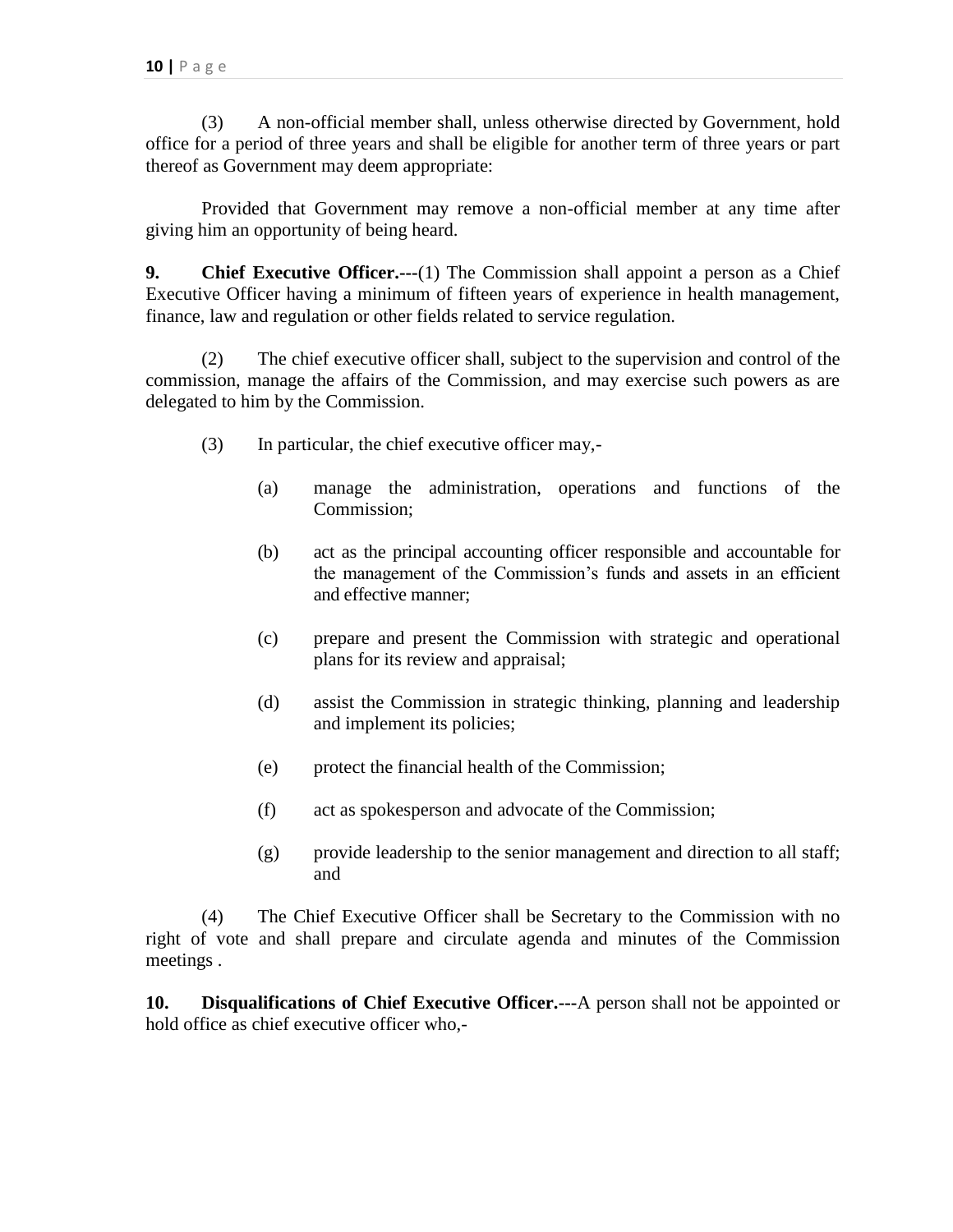- (a) is a member of the Federal or Provincial legislature, local council or local body constituted under any law or has contested last general election;
- (b) is employed in any capacity in the service relating to the affairs of the Federation or Province or hold any office for which salary or other remuneration is payable out of public funds;
- (c) is a director, officer or employee of any healthcare service establishment or has an interest or share in any healthcare establishment;
- (d) has been convicted of tax evasion or for an offence involving moral turpitude; or
- (e) is in default of payments for an amount of more than one hundred thousand due from him, for more than one hundred and eighty days, to any bank, financial institution, cooperative society, governmental agency, department or corporation.

**11. Delegation.---**The Commission may, by general or special order, delegate to the Chairperson or a member or an expert, consultant, adviser, or other officer of the Commission, or any other entity any of its functions or a part thereof of a function under this Act subject to such conditions or restrictions as it may be determined.

# **CHAPTER III REGULATION OF HEALTH CARE SERVICES**

**12. Registration and licencing.---**(1) The Commission may establish Registration and Licensing Bodies at the divisional level for registration of health care establishment and issue licence defining scope and extent of services to be provided by such health care establishment.

(2) A private health care establishment shall not provide health care services without being registered and licenced under this section:

Provided that a health care establishment in existence on the date coming in to force of this Act may without registration continue to function for a period not exceeding ninety (90) days from such date, and in case an application has been made for registration under the rules, it may continue to function without registration until the application is disposed of:

Provided further that a health care establishment already registered under the Khyber Pakhtunkhwa Medical and Health Institutions and Regulation of Health Care Services Ordinance, 2002 (Khyber Pakhtunkhwa Ord. No. XLV of 2002), shall deem to be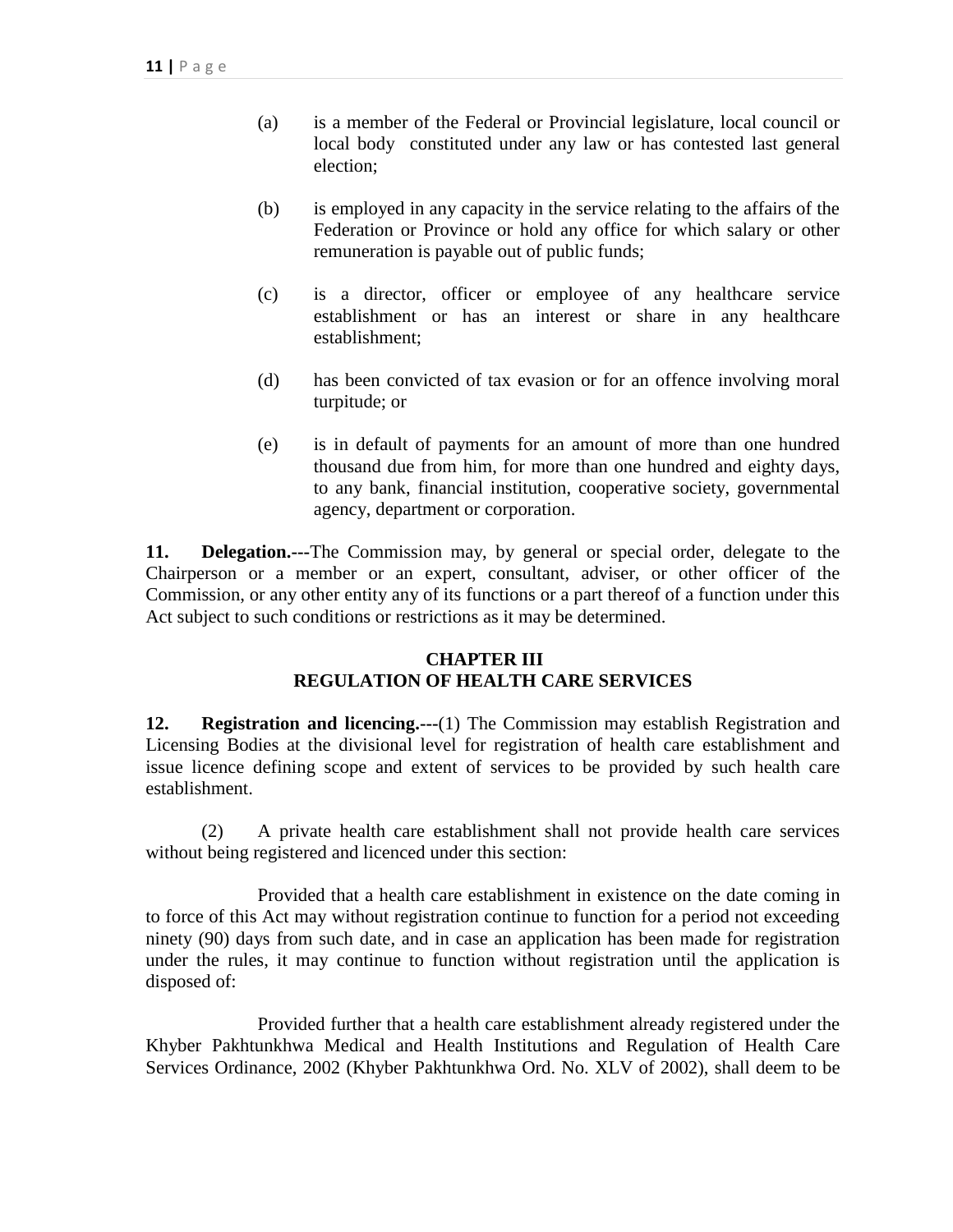registered under this Act and shall renewed its registration in accordance with the provisions of this Act and rules.

(3) The public sector health care establishment shall be considered as a registered health care establishment and shall be regulated in such a manner as may be prescribed.

(4) Government shall from time to time provide a list of public sector health care establishment, with scope and extent of services, to the Commission for regulation.

(5) The registering and licencing body shall register a health care establishment and issue licence in such a manner as may be prescribed by rules.

(6) The rules made under sub-section (3) beside other matter may also provide the procedure for registration and licencing, renewal, cancellation and suspension of registration and of licnece of a health care establishment and disqualification of a person to run a health care establishment.

(7) Every licence of a health care establishment shall specify the kind of health care establishment for which it is issued and the purposes of the health care establishment.

The Commission shall maintain a register of all registered health care establishment and may enter in the register any necessary details for other particular of the health care establishment.

# **CHAPTER IV COMPLAINT, INSPECTION AND INVESTIGATION**

**13. Complaints.---**(1) An aggrieved person may, within sixty days from the date of knowledge of the cause of action, file a complaint against a healthcare service provider or healthcare establishment by submitting an application in writing supported by an affidavit, national identity card number and address of the aggrieved person.

(2) The Commission shall not entertain an anonymous or pseudonymous complaint against a private health care service provider or healthcare establishment.

(3) The Commission shall investigate in a transparent manner, the complaints relating to quality of health services, health services or system and medical negligence.

(4) The Commission shall prescribe the procedure for the conduct of investigation to be carried out by the Commission under this Act.

**14. Inspection.---**(1) The Commission may, by order in writing, appoint an inspector or an inspection team to perform the functions and exercise the powers of the Commission in relation to inspections under this Act, rules or regulations subject to such conditions and limitations as the Commission may specify in this behalf.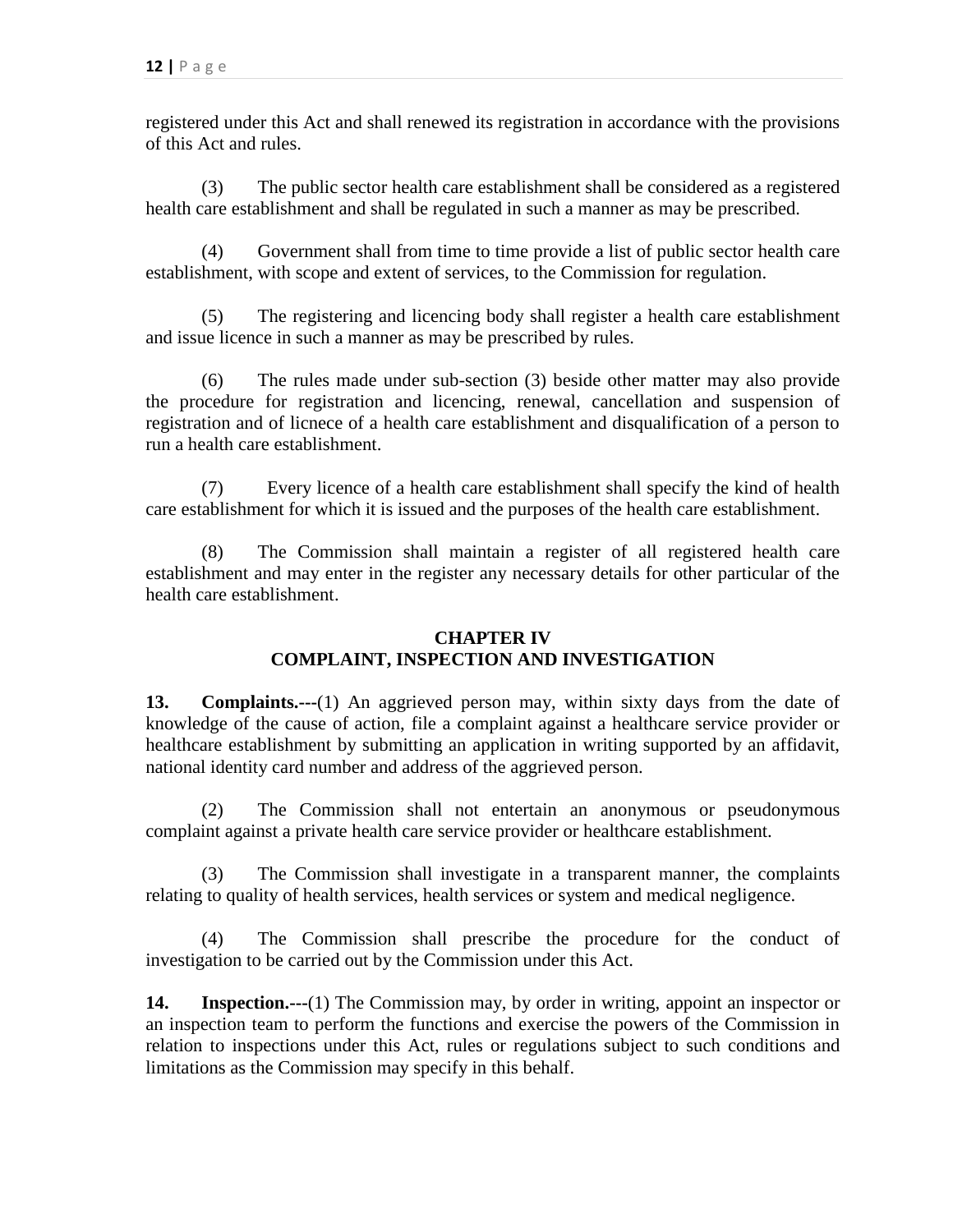- (2) The inspector or inspection team may inspect a health care establishment,-
	- (a) at the time of issuance and renewal of license; or
	- (b) on receipt of a complaint.

(3) The inspector or inspection team may inspect any apparatus, appliance, equipment, instrument, product, goods or item used or found in, or any practice or procedure being carried out at, the healthcare establishment.

(4) The inspector or inspection team may enquire any case if there has been any instance or allegation of maladministration, malpractice or failure in the provision of private healthcare services against a health care establishment.

(5) The Commission may impose a fine which may extend to fifty thousand rupees upon a health care establishment who,-

- (a) refuses or fails, without reasonable cause, to furnish any information to the inspection team; or
- (b) gives any false or misleading information to the inspection team.

**15. Directions as to apparatus, appliance, equipment or products.---** Where, in the opinion of the inspector or inspection team,-

- (a) the use of any apparatus, appliance, equipment, instrument, product, goods or item; or
- (b) the carrying out of any practice or procedure in a healthcare establishment,-

is dangerous or detrimental to any person therein or otherwise unsuitable for the purpose for which it is used or carried out, he shall immediately report, the matter in writing to the Commission along with the necessary details. On receipt of report the Commission may act according to the rules, regulations and the procedure prescribed under rules and regulations.

**16. Obstructing inspection team.---**The Commission may impose a fine which may extend up to fifty thousand rupees on a person who obstructs, hinders or impedes an inspector or an inspection team in the performance of its function or execution of its duty.

**17. Protection from liability.---**No suit or other legal proceedings shall lie against the Commission and various committees constituted under this Act, Chief Executive Officer, officers, inspection teams, advisors, consultants or agents of the Commission for anything done in good faith in the execution or purported execution of this Act, rules or regulations.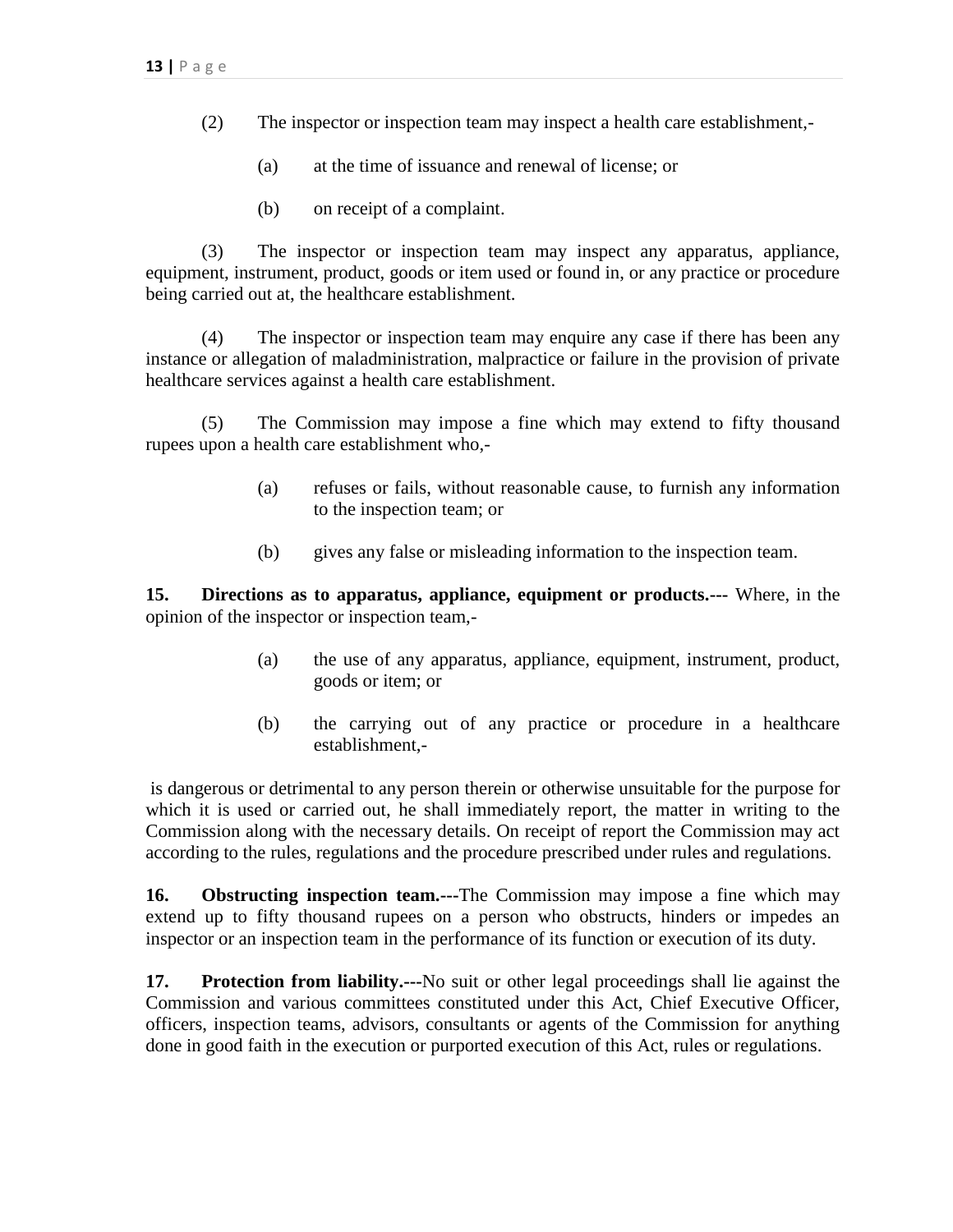**18. Jurisdiction of Commission for adjudication of fine.---**(1) Notwithstanding anything contained in any other law, the Commission may, for contravention of a provision of this Act, rules or regulations, impose fine which may extend to one million rupees in accordance with the provisions of this Act.

(2) The Commission shall afford adequate opportunity of hearing and in certain circumstances give specified time for the improvement of the health care establishment to a person before imposing fine on the person under this Act.

(3) If the complaint, submitted either by an aggrieved person or a healthcare service provider, is proved false, the Commission may impose fine which may extend to two hundred thousand rupees upon the complainant.

**19. Immunity.---**No suit, prosecution or other legal proceedings related to provision of private health care services shall lie against a health care establishment except under this Act.

**20. Bar of jurisdiction.---**Save as provided in this Act, no Court other than the Court of the District and Sessions Judge shall have jurisdiction,-

- (a) to question the validity of any action taken, or intended to be taken, or order made, or anything done or purporting to have been taken, made or done under this Act; or
- (b) to grant an injunction or stay or to make any interim order in relation to any proceeding before, or anything done or intended to be done or purporting to have been done by, or under the orders or at the instance of the Commission.
- **21. Appeal.---**(1) A person who is aggrieved by the,-
	- (a) refusal of the Commission to issue or renew a license;
	- (b) decision of the Commission to suspend or revoke a license;
	- (c) order of closing down of a healthcare establishment or making improvements in the healthcare establishment;
	- (d) order relating to equipment, apparatus, appliances, or other things at a healthcare establishment; or
	- (e) imposition of fine by the Commission;

may, within thirty days from the date of communication of the order of the Commission, prefer an appeal in writing to the District and Sessions Judge.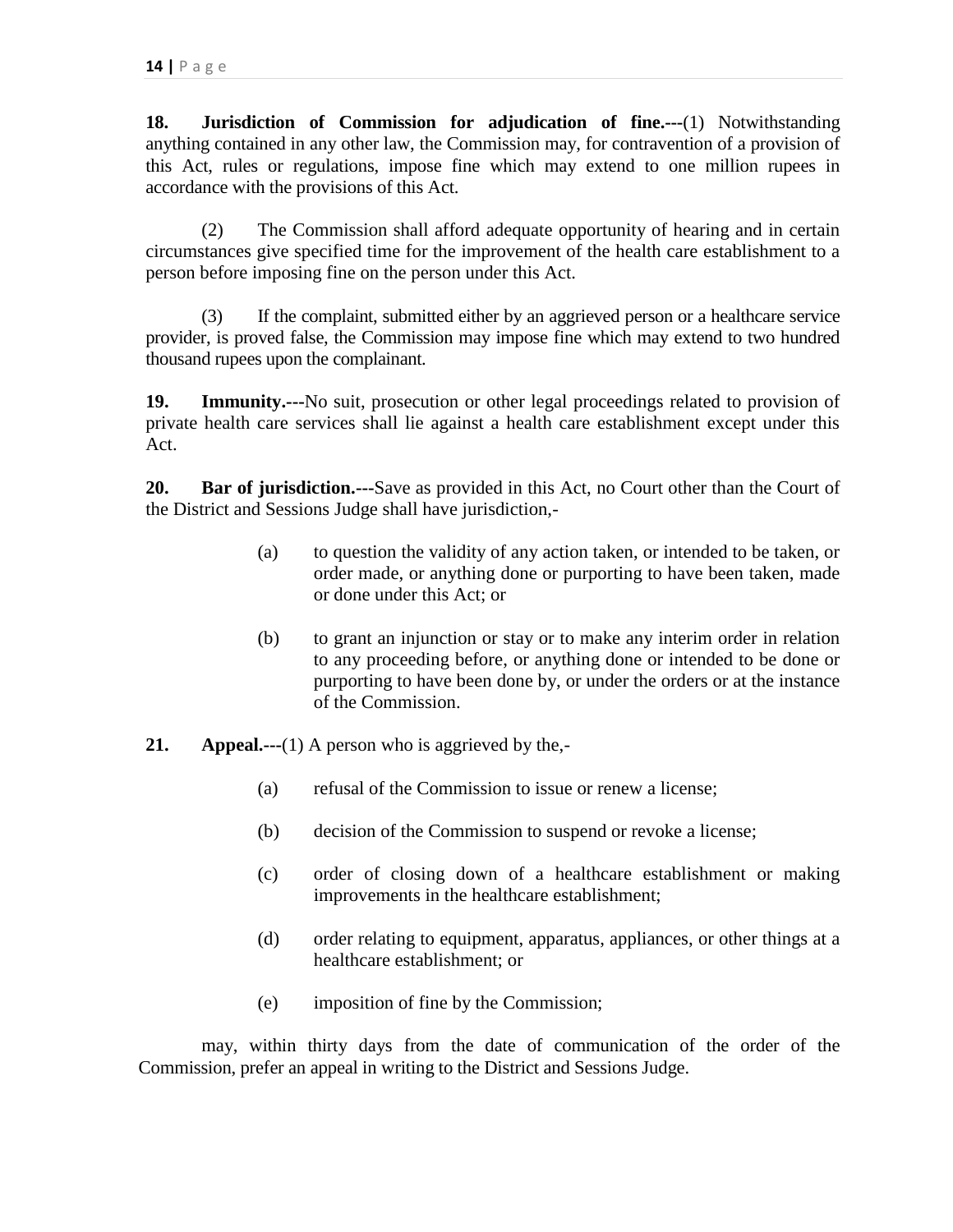(2) The private health care service provider shall provide legal aid to a person, working in the health care establishment, pertaining to the matters related to this Act.

### **CHAPTER V EMPLOYEES, FUND, BUDGET AND ACCOUNTS**

**22. Service of the Commission.---**To carry out the purposes of this Act, the Commission may, from time to time, engage such officers, officials, experts, consultants and advisers on such terms and conditions as it may determine.

**23. Public servant.---**The Chairperson, members and all other employees of the Commission shall be deemed to be public servants within the meaning of section 21 of the Pakistan Panel Code (Act XLV of 1860).

**24. Fund.**---(1) There shall be a Fund to be known as the Khyber Pakhtunkhwa Health Care Commission Fund.

- (2) The Fund shall consist of-
	- (a) grant in Aid in lieu of services rendered to public sector health care establishment;
	- (b) such sums as Government may grant by way of seed money;
	- (c) donations from domestic and international donor agencies and other institutions;
	- (d) grants of money and sums borrowed or raised by the Commission for the purposes of meeting any of its obligations or discharging any of its duties;
	- (e) fees, penalties or other charges imposed under this Act; and
	- (f) all other sums, which may in any manner become payable to or vested in the Commission in respect of any matter incidental to the exercise of its functions and powers.

(3) The Fund established under section 25B of the Khyber Pakhtunkhwa Medical Health Institutions and Regulation of Health Care Services Ordinance, 2002, shall be part and parcel of this Fund.

(4) The Fund shall be utilized for the purpose of the Commission and shall be regulated under the overall supervision of the Commission in such a manner as may be prescribed by the Commission.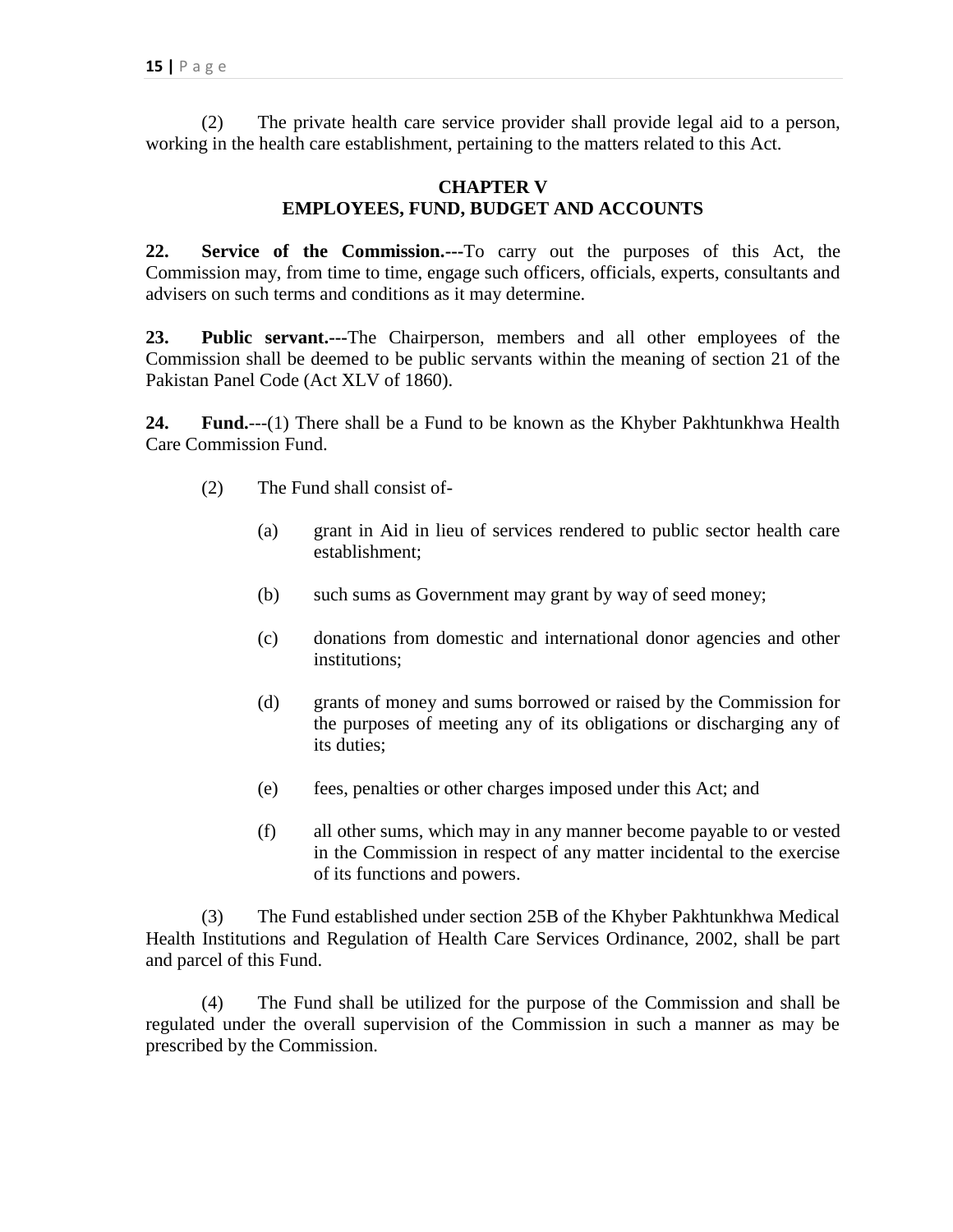**25. Annual budget.---**(1) The Commission shall prepare and approve annual budget for a financial year in the prescribed manner.

(2) No expenditure shall be made for which provision has not been made in any approved budget except if made from any previously approved contingency funds, unless further approval is sought and obtained from the Commission.

**26. Annual report and accounts.---**(1) The Chief Executive Officer shall within ninety days from the end of each financial year, prepare a report on the activities and performance of the Commission, and submit a copy of the report to Government, after approval from the Commission.

(2) The Commission shall keep proper accounts and shall, as soon as practicable, after the end of each financial year, prepare a statement of accounts of the Commission through Chief Executive Officer for the financial year which shall include a balance sheet and an account of income and expenditure.

(3) The accounts of the Commission shall be audited by the Auditor General of Pakistan.

(4) The Commission shall, within one hundred and twenty days of the end of each financial year, together with the annual report of the Commission under sub-section (2), send a copy of the statement of accounts of the Commission certified by the auditors and a copy of the auditors' report to Government.

(5) The Commission may invest money not required for immediate expenditure in Government Saving Scheme or in fixed deposit with banks approved by Government.

# **CHAPTER VI MISCELLANEOUS**

**27. Assistance to the Commission.---**All Law Enforcement Agencies of Government shall provide assistance to the Commission.

**28. Offences.---**(1) Quackery by person, who does not qualify the provisions of this Act shall be punished with imprisonment, which may extend to six months or with fine, which may extend to one million rupees, or with both.

(2) The offences under this Act shall be non-bailable and cognizable.

**29. Recovery of fines and other dues as arrears of land revenue.---**The Commission may recover the fines imposed under this Act or other dues recoverable under this Act as arrears of land revenue under the West Pakistan Land Revenue Act, 1967 (W.P. Act No. XVII of 1967).